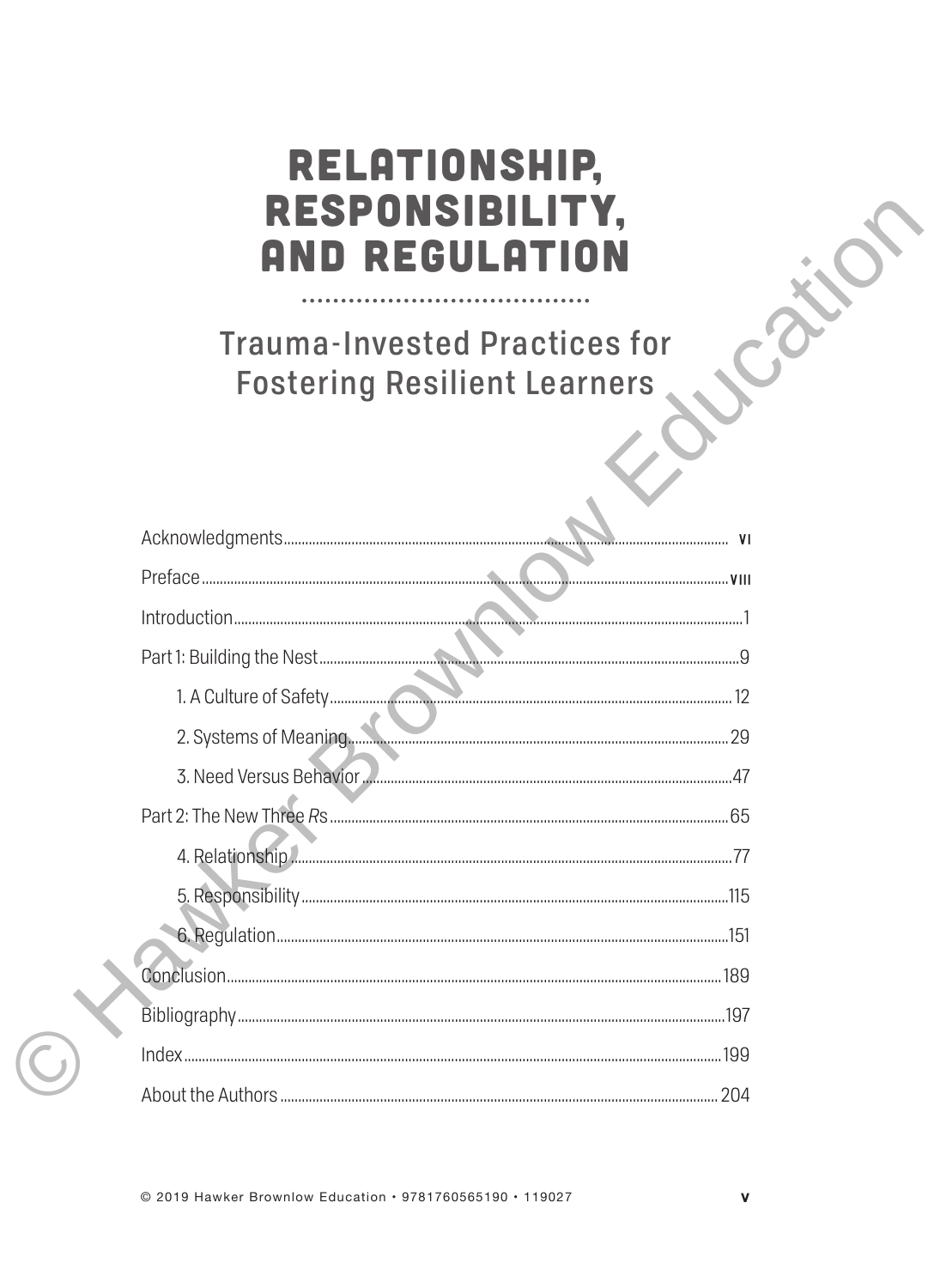# Introduction

*Create a safe nest for students so that they learn and thrive and, when they eventually fly, they soar.*

The above sentence is my new mission for schools. It's not that unreasonable or outside the realm of possibility, is it? As educators, we have an obligation to provide an opportunity for all students—every single one of them—to learn and grow and become the best they can be. I want every adult in education to see all kids (and one another) as competent, special, and *awesome*.

Unfortunately, the demands on educators and others in the helping and caregiving professions are ridiculously high. Many of us would agree that our societal systems are less than ideal; indeed, some might argue that they're downright broken. Although they are wellintentioned, these systems—education, mental health, medical, family services, legal, and others—are not equipped with the resources or the vision and permission to truly achieve what is needed. No matter which of these fields you're in, I'm betting your job, while hopefully rewarding, is also difficult and challenging and, at times, overwhelming. Your hard work may go underappreciated and unacknowledged. That can get old fast. **Propagation**<br>
Create a sign not for students so that they learn and thrive and, then the<br>
contradity fig. they sear.<br>
The above sentence is my new mission for schools. It's not that<br>
uncerscaline or outside the real m of

I am here to tell you that we can change that. We may not be able to change systems overnight, but we can make a difference every day in the lives of those we serve.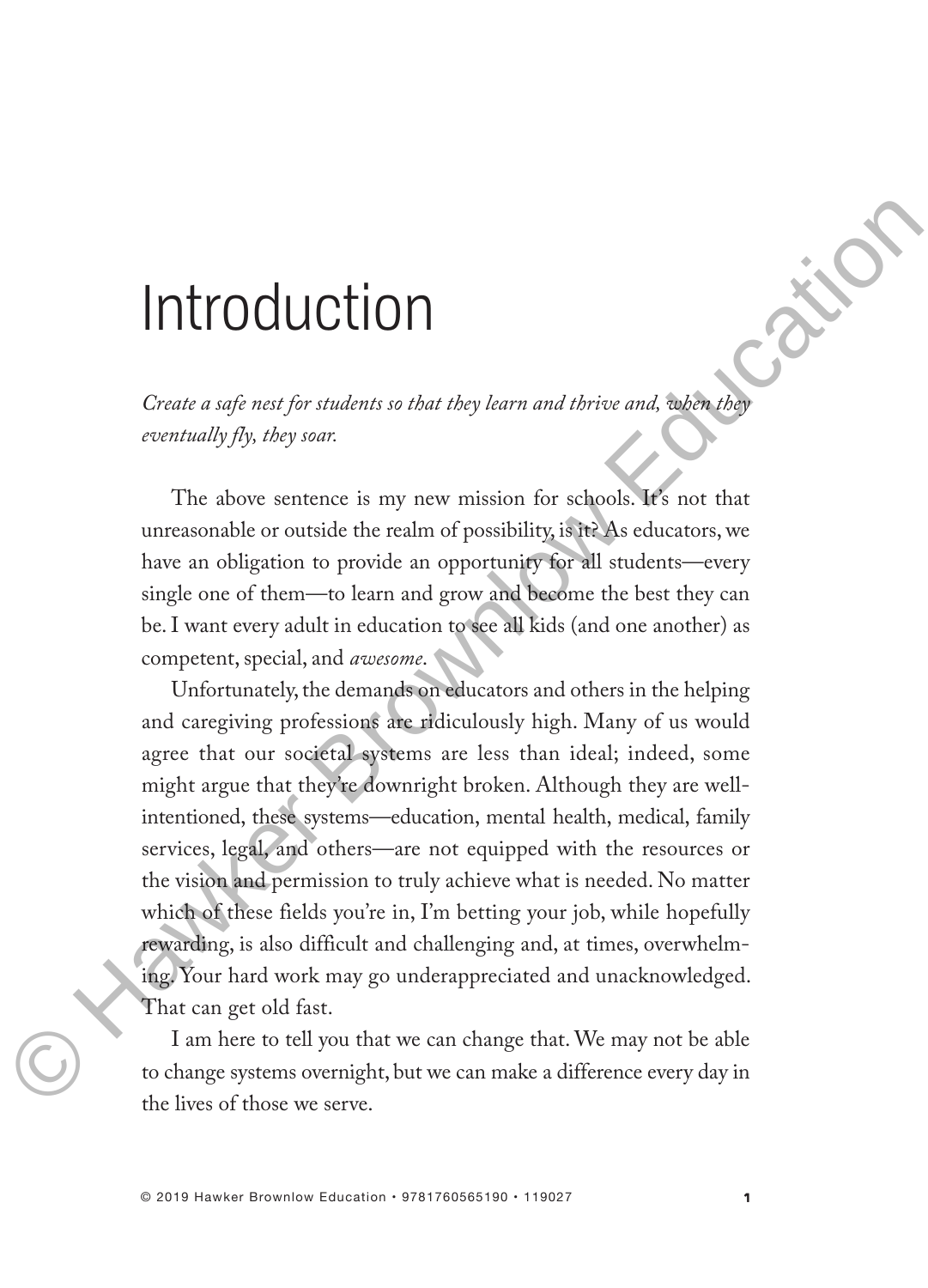**<sup>2</sup>** | Relationship, Responsibility, and Regulation

### **This Book Is for You**

As a mental health provider, I learned early in my career that there just weren't enough resources in place to meet the need for services. For that reason, I decided to partner with education. School is the one place kids are guaranteed to go, and I knew, based on the prevalence of childhood trauma, that many students were falling through the cracks and being misunderstood. I knew educators were not equipped with the knowledge or the skill set to truly understand how disruptive trauma could be to the learning process. So, I made it my mission to connect with education professionals and help them provide traumasensitive environments that would enhance student learning. It is through that training and outreach that I met Pete. As a mental health provider, I learned early in my career that there<br>
just weren't enough resources in place to meet the need for services.<br>
For that reason, I decided co partue with education. School is the<br>
one place ki

Since the publication of *Fostering Resilient Learners* in 2016, Pete and I have received a tremendous response from our readers. I am so humbled. When I set out to write that book, I had no idea that recording the lessons I've learned, the information I've gathered, and the strategies I've employed during the last two decades would have such a profound effect on my colleagues and partners in the field. It has been amazing, validating, and, honestly, quite overwhelming! We have received personal notes and feedback from thousands of educators and caregiving professionals from around the world, sharing the impact our book has had.

During the last two years, Pete and I have been fortunate to be able to work with school districts, provide consulting services to scores of educator teams, and speak at education and other professional conferences throughout the United States. There is such a need for professional development, continued learning, and mindset shifting—and we are committed to helping however we can. Together, we work with systems dedicated to helping humans in positive, healthy ways.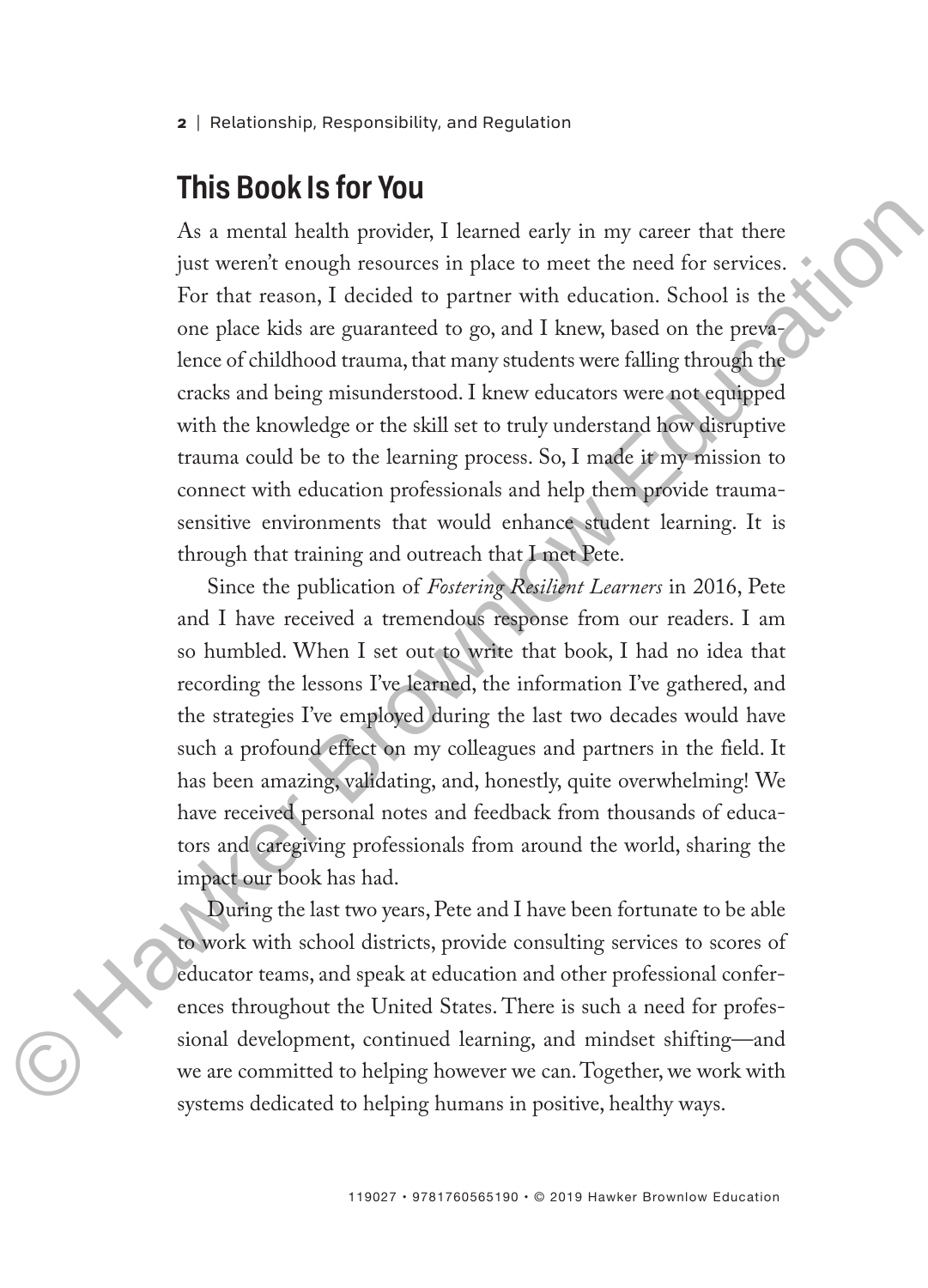Now, based on reader requests—or should I say reader demands— I bring you this new guide to providing trauma-invested practices for your students and families. This book is for students, parents, education professionals, mental health providers, coaches, support staff, administrators, and anyone else who has a passion for helping humans.

As you travel on this journey with me, I will challenge you as a professional to enhance your own understanding of your beliefs, your mission, your perspective, and the influence you have on the settings in which you work. I look at the importance of self-care and maintaining a healthy work-life balance, and I weave examples and stories throughout the text to give you insights into the many challenges we all face and ways to overcome them.

## **The Focus of This Book**

In *Fostering Resilient Learners*, Pete and I focused solely on the professional—on enhancing your self-awareness to help you be the best you can be for your students and families. Our thesis was simple: you've got to build awareness of the issues and take care of yourself in order to help others. This emphasis was meant to help you see that although you cannot stop trauma from happening, you can create a setting that is safe for students. For a point of the solution of the state of providing transmitted practices<br>of the syntra students and families. This book is for students, parents,<br>education professionals, menal health providers, coaches, support<br>estaff

**We refer to this setting as a** *positive learning environment:* **one that addresses the whole child so that teaching and learning can flourish.**

But a question we hear time and time again from professionals is this: "OK, I've learned about adverse childhood experiences. I believe in each of my kids. I understand my mission, and I can keep myself grounded amid chaos. Now what do I do about the student in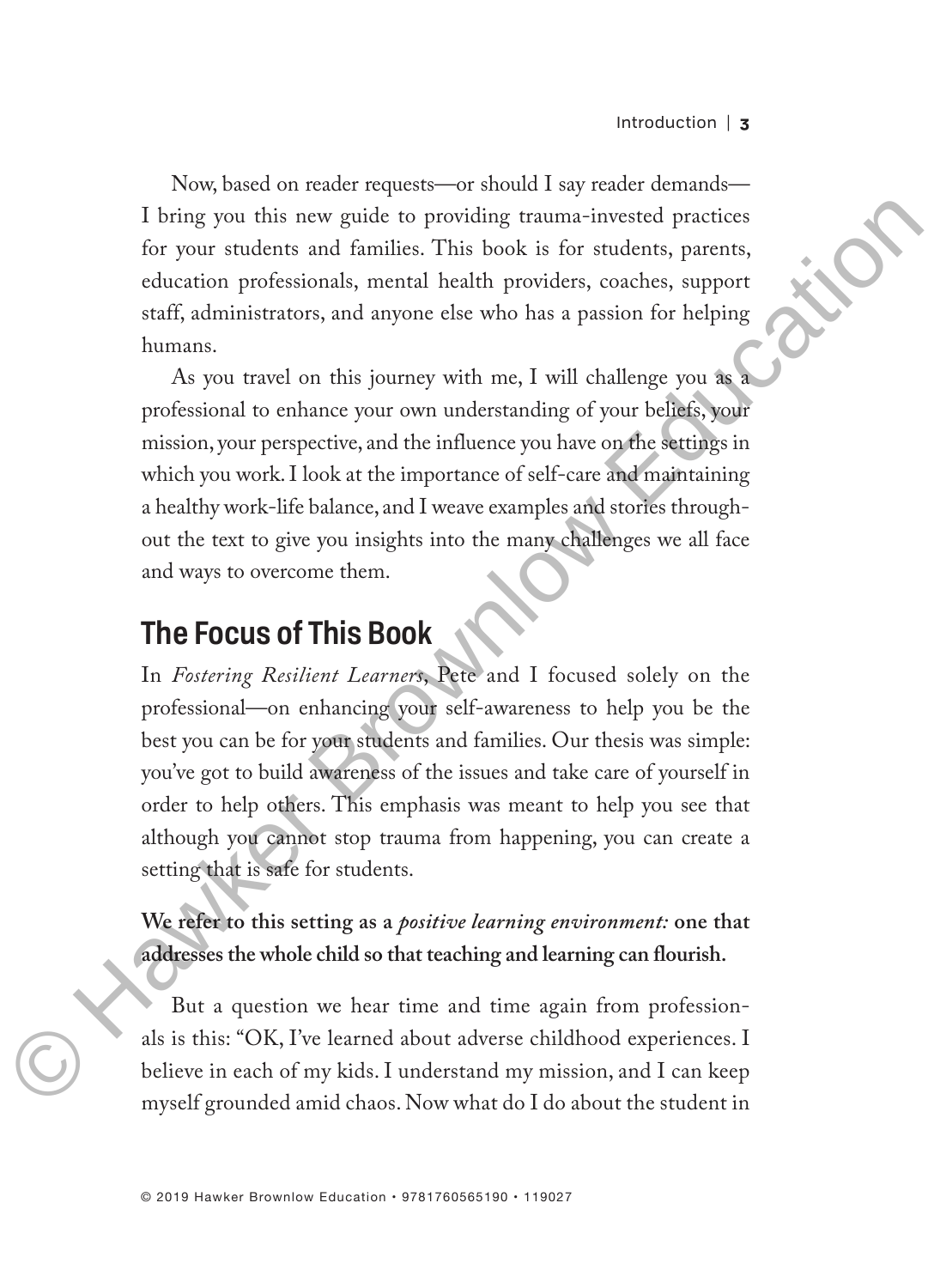#### **4** | Relationship, Responsibility, and Regulation

my classroom who is having an incredibly difficult time, right now, right in front of me? I've got strategies to help *me,* but how can I help this child?"

Does this ring true for you? If so, you're in the right place. This book will challenge your beliefs and inspire deeper and different ways of thinking about your roles in teaching, youth development, and situations involving students. Pete and I believe the tenets of ASCD's whole child approach are five critical pieces of the puzzle that helps kids to learn, grow, and develop successfully. By providing environments where kids and adults are *healthy, safe, engaged, supported,* and *challenged,* we can meet our mission to help kids soar. Without these five components, we'll remain grounded, confined, and unfulfilled—as professionals, as students, as educators, and as human beings. right in front of me? I've got strategies to help *me*, but how can I help<br>this child?"<br>Does this ring true for you? If so, you're in the right place. This<br>book will challenge your beliefs and inspire deeper and different

We all know the original three *Rs*: reading, 'riting, and 'rithmetic. Now, with a trauma-informed lens, we are going to look at three new *R*s: relationship, responsibility, and regulation. These overarching ideas shape the positive learning environments we are establishing. They enhance the focus on the whole child. Student success—by whatever metric we use to define it—is going to be determined by the degree to which we can infuse these three components into the day-to-day operation of our classrooms, learning spaces, offices, and schools.

In the chapters that follow, I talk about the value of each of the new three *R*s and provide strategies to support your students and families. In actual scenarios provided by educators, I identify a student's unmet needs; examine the situation from each of five perspectives (student, parent/caregiver, teacher, support staff, and leader); and suggest interventions to support the student. Then I offer opportunities for reflection and pose guiding questions that allow you to dive deeper into your own thinking, actions, and approaches with all the stakeholders in each young person's life.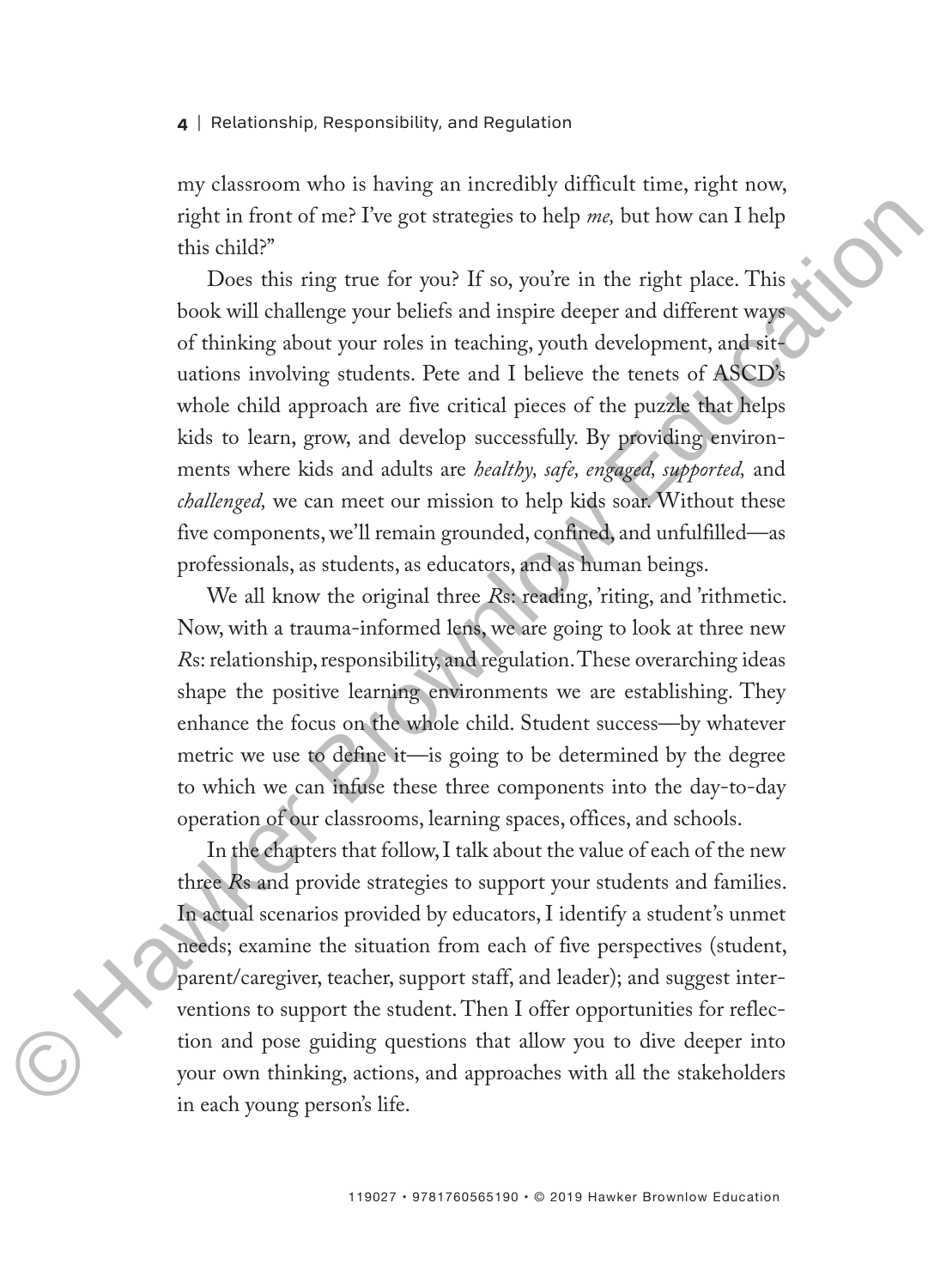As in our first book, Pete supports and augments the findings and practices I share with timely insights from the school perspective. His "Pete's Practice" sections are woven into every chapter and help bring the strategies to life.

Although *Fostering Resilient Learners* (Souers & Hall, 2016) is not a prerequisite, Pete and I highly recommend reading it before embarking on this book, as it provides a thorough grounding in childhood trauma and its prevalence and lays a solid foundation for the strategies offered here. That said, in this book I do define key concepts and terms introduced in my first book so that you won't be lost if this is new territory. Having a knowledge base in this topic will be helpful. We in education tend to jump into strategies and try to find the fastest route to success. When we truly commit to a trauma-invested practice, however, our own self-awareness and knowledge of student needs are crucial to designing effective interventions. practices I share with timely insights from the school perspective. His<br>
Pete Stractice' sections are woven into every chapter and help bring<br>
the strategies to life.<br>
Although *Foulteing Rosilient Learner* (Souers & Hall

As I explained in *Fostering Resilient Learners*, it is important to acknowledge five fundamental truths:

- 1. Trauma is real.
- 2. Trauma is prevalent. In fact, it is likely much more common than we care to admit.
- 3. Trauma is toxic to the brain and can affect development and learning in a multitude of ways.
- 4. In our schools, we need to be prepared to support students who have experienced trauma, even if we don't know exactly who they are.
- 5. Children are resilient, and within positive learning environments they can grow, learn, and succeed. (pp. 10–11)

As an educator, you can be the change agent for children and families. You have a unique opportunity to influence their lives, their